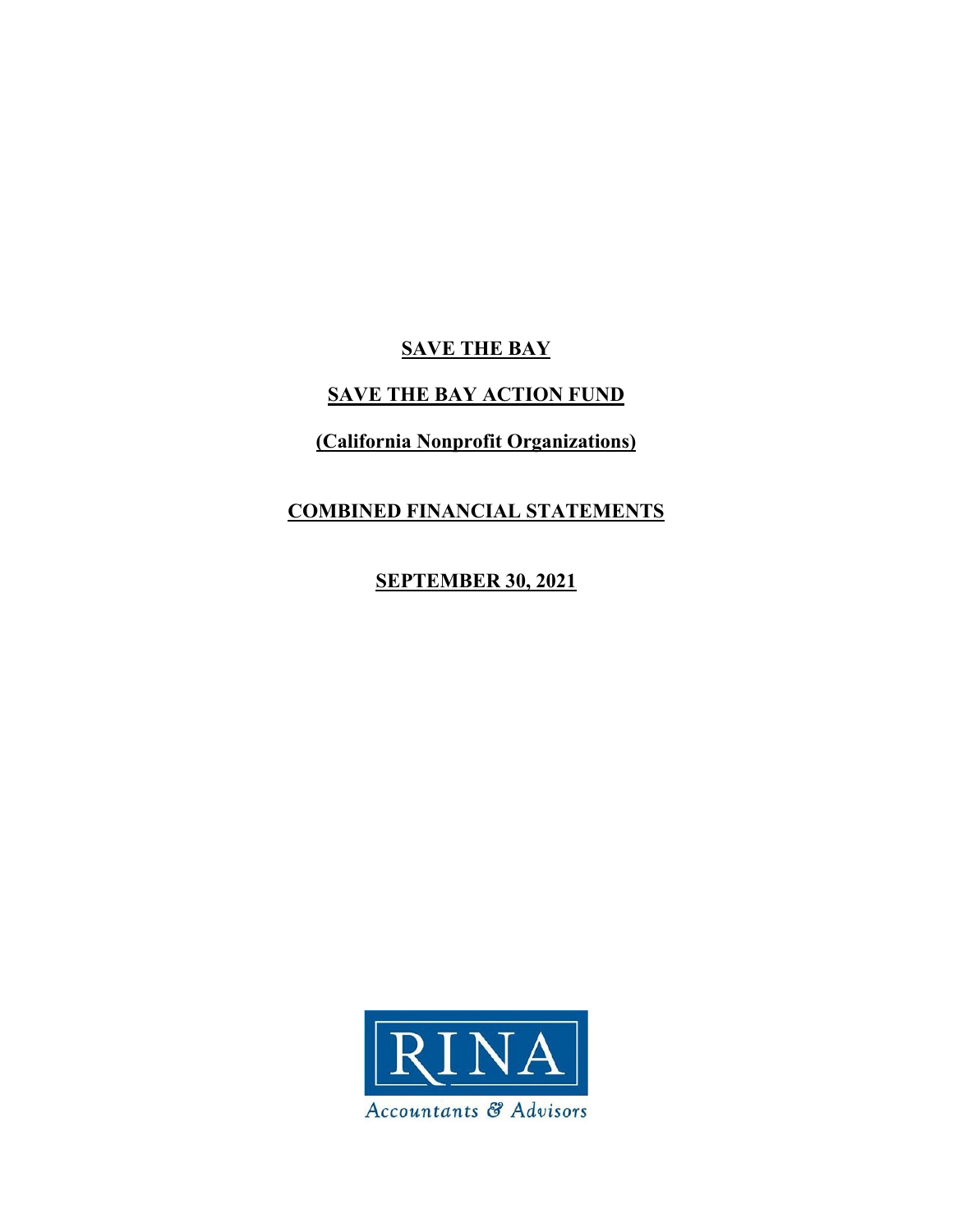# **TABLE OF CONTENTS SEPTEMBER 30, 2021**

|                                                                           | Page(s)   |
|---------------------------------------------------------------------------|-----------|
| Independent auditors' report                                              | $2 - 3$   |
| Combined statements of financial position                                 | 4         |
| Combined statements of activities and changes in net assets               | 5         |
| Combined statement of functional expenses                                 | 6         |
| Combined statements of cash flows                                         | 7         |
| About us and history                                                      | 8         |
| Management's discussion and analysis on the combined financial statements | 8         |
| <b>Board of Directors</b>                                                 | 9         |
| Notes to combined financial statements                                    | $10 - 17$ |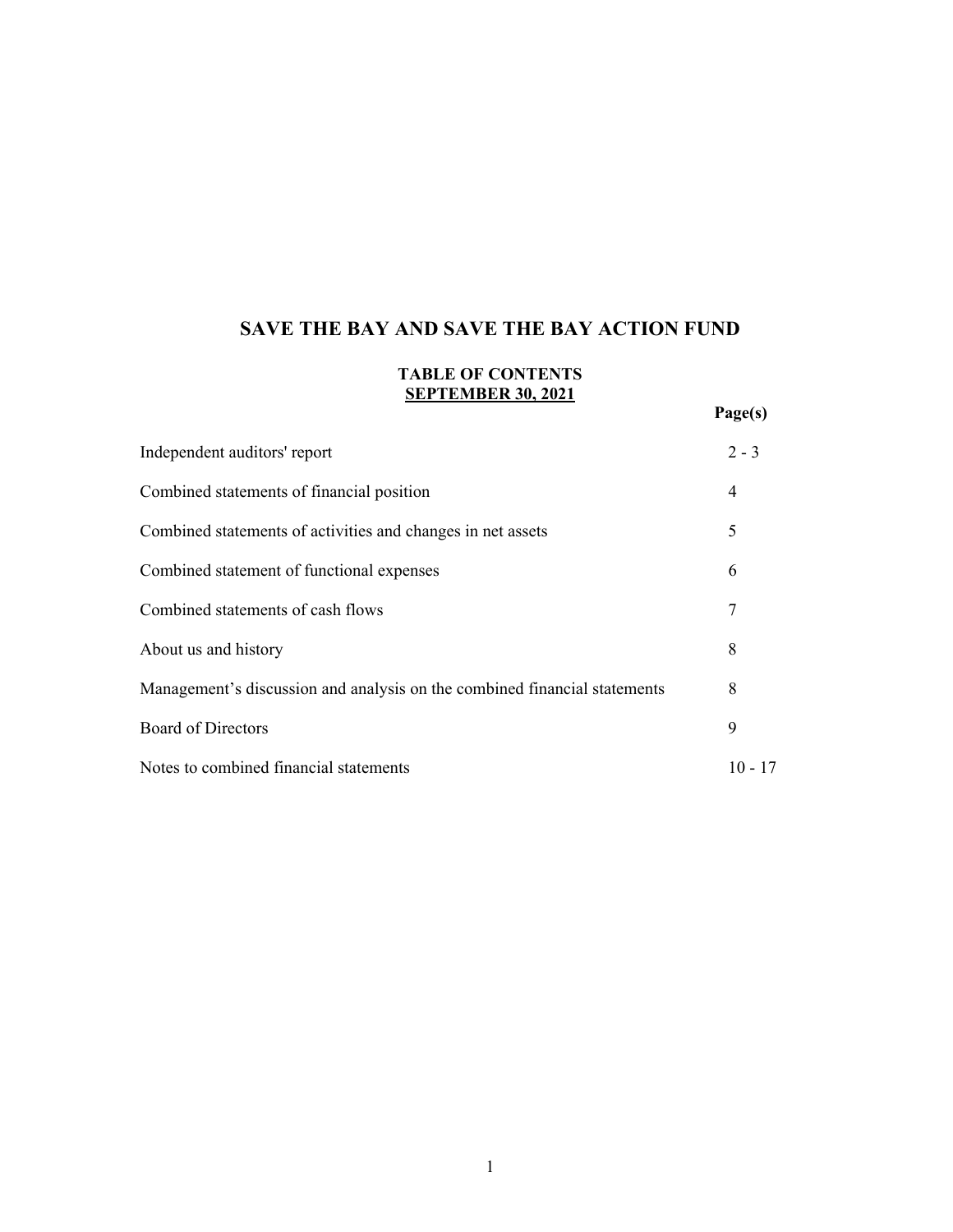

#### **Independent Auditors' Report**

The Board of Directors Save The Bay and Save The Bay Action Fund

We have audited the accompanying combined financial statements of Save The Bay and Save The Bay Action Fund (separate nonprofit organizations) which comprise the combined statements of financial position as of September 30, 2021 and the related combined statements of activities and changes in net assets, functional expenses, and cash flows, for the year then ended, and the related notes to the combined financial statements.

#### *Management's Responsibility for the Combined Financial Statements*

Management is responsible for the preparation and fair presentation of these combined financial statements in accordance with accounting principles generally accepted in the United States of America; this includes the design, implementation, and maintenance of internal control relevant to the preparation and fair presentation of combined financial statements that are free from material misstatement, whether due to fraud or error.

#### *Auditors' Responsibility*

Our responsibility is to express an opinion on these combined financial statements based on our audit. We conducted our audit in accordance with auditing standards generally accepted in the United States of America. Those standards require that we plan and perform the audit to obtain reasonable assurance about whether the combined financial statements are free from material misstatement.

An audit involves performing procedures to obtain audit evidence about the amounts and disclosures in the combined financial statements. The procedures selected depend on the auditors' judgment, including the assessment of the risks of material misstatement of the combined financial statements, whether due to fraud or error. In making those risk assessments, the auditor considers internal control relevant to the entity's preparation and fair presentation of the combined financial statements in order to design audit procedures that are appropriate in the circumstances, but not for the purpose of expressing an opinion on the effectiveness of the entity's internal control. Accordingly, we express no such opinion. An audit also includes evaluating the appropriateness of accounting policies used and the reasonableness of significant accounting estimates made by management, as wellas evaluating the overall presentation of the combined financial statements.

We believe that the audit evidence we have obtained is sufficient and appropriate to provide a basis for our audit opinion.

#### *Opinion*

In our opinion, the combined financial statements referred to above present fairly, in all material respects, the financial position of Save The Bay and Save The Bay Action Fund as of September 30, 2021, and the changes in its net assets and its cash flows for the year then ended in accordance with accounting principles generally accepted in the United States of America.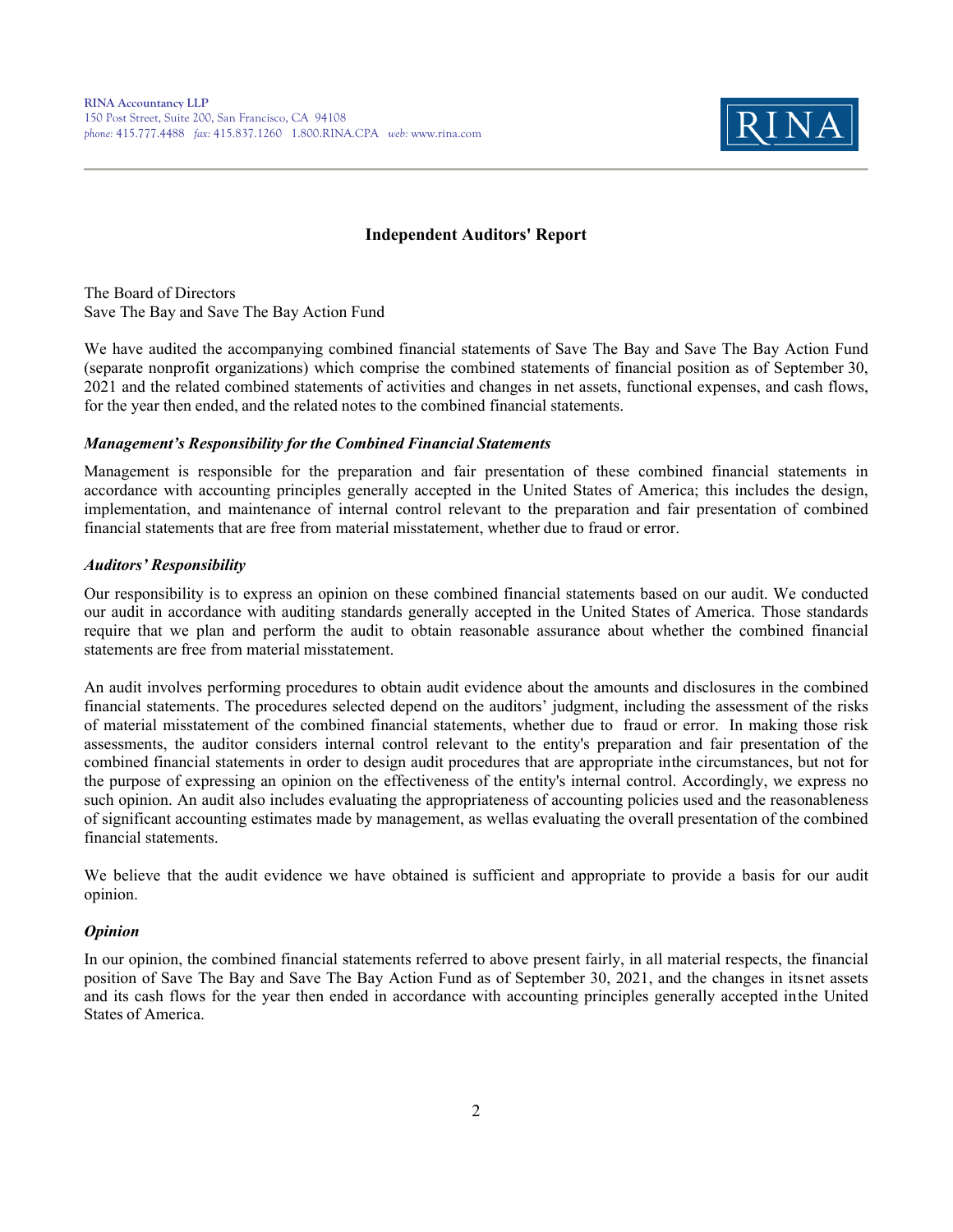#### *Other Matters*

The combined financial statements of Save The Bay and Save The Bay Action Fund's September 30, 2020 were audited by other auditors whose report dated March 19, 2021, expressed an unmodified opinion on those combined financial statements. In our opinion, the summarized comparative information presented herein as of and for the year ended September 30, 2020, is consistent, in all material respects, with the audited consolidated financial statements from which it has been derived.

RINA Sccomfarey LLP

Certified Public Accountants

San Francisco, California May 2, 2022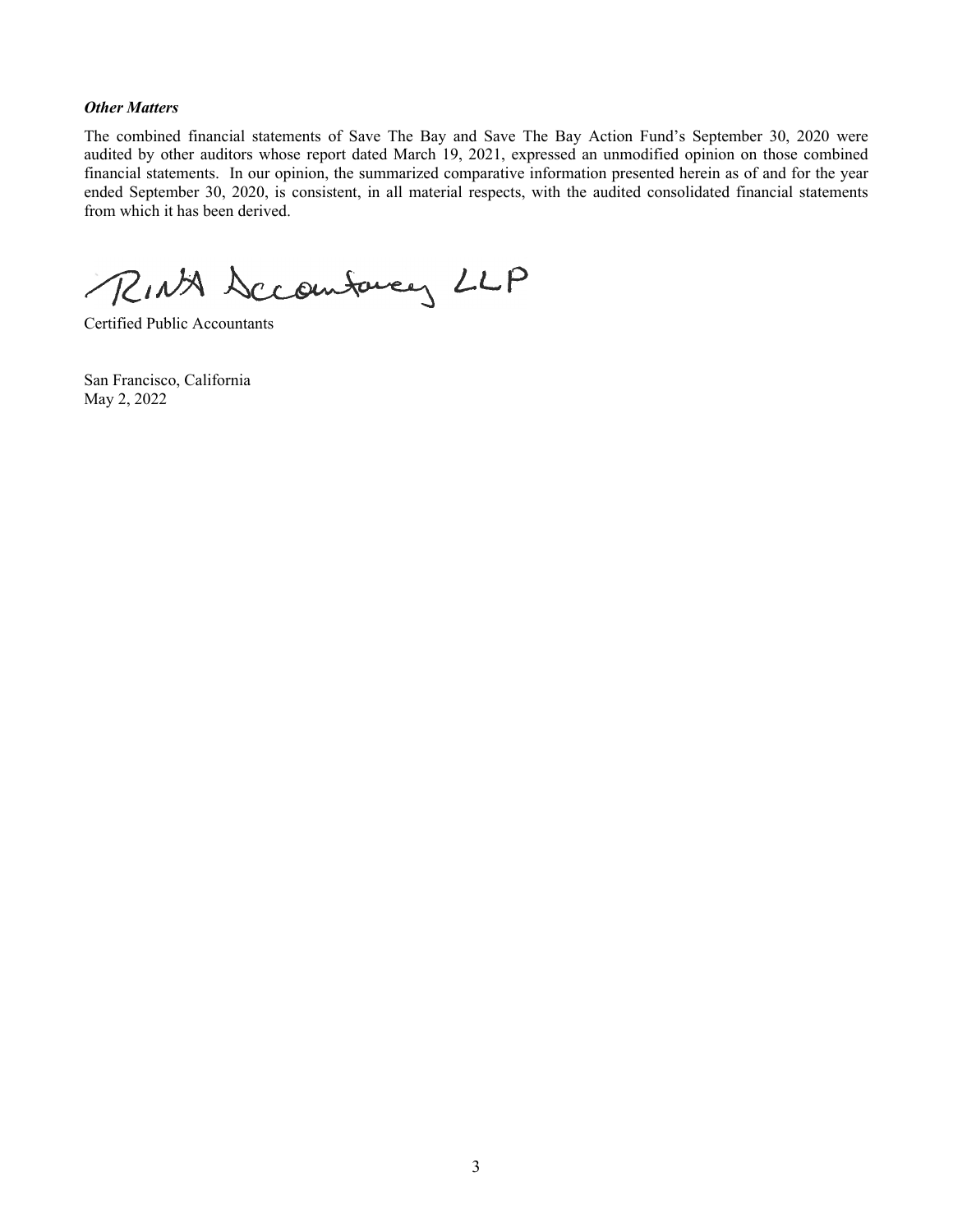# **COMBINED STATEMENTS OF FINANCIAL POSITION**

| <b>ASSETS</b>                                 | September 30, 2021 |           |                           | September 30, 2020 |
|-----------------------------------------------|--------------------|-----------|---------------------------|--------------------|
| <b>CURRENT:</b>                               |                    |           |                           |                    |
| Cash and cash equivalents                     | \$                 | 1,175,777 | \$                        | 1,112,690          |
| <b>Investments</b>                            |                    | 3,052,640 |                           | 1,449,716          |
| Contracts receivable                          |                    | 133,085   |                           | 221,334            |
| Grants receivable                             |                    | 77,359    |                           | 120,000            |
| Accounts and donations receivable             |                    | 3,421     |                           | 124,702            |
| Prepaid expenses and other assets             |                    | 28,974    |                           | 19,851             |
| TOTAL CURRENT ASSETS                          |                    | 4,471,256 |                           | 3,048,293          |
| PROPERTY AND EQUIPMENT, NET                   |                    | 68,600    |                           | 119,215            |
| <b>OTHER ASSETS:</b>                          |                    |           |                           |                    |
| Deposits                                      |                    | 10,321    |                           | 7,267              |
| Right of use assets                           |                    | 102,973   |                           | 6,046              |
| <b>TOTAL ASSETS</b>                           | <sup>S</sup>       | 4,653,150 | -S                        | 3,180,821          |
| <b>LIABILITIES AND NET ASSETS</b>             |                    |           |                           |                    |
| <b>CURRENT LIABILITIES:</b>                   |                    |           |                           |                    |
| Accounts payable                              | \$                 | 54,034    | \$                        | 143,573            |
| Refundable advance                            |                    | 29,911    |                           | 52,912             |
| Accrued payroll liabilities                   |                    | 186,644   |                           | 155,095            |
| Operating lease payable                       |                    | 67,602    |                           | 6,046              |
| TOTAL CURRRENT LIABILITIES                    |                    | 338,191   |                           | 357,626            |
| LONG-TERM LIABILITIES:                        |                    |           |                           |                    |
| Operating lease payable, less current portion |                    | 36,891    |                           |                    |
| <b>TOTAL LIABILITIES</b>                      |                    | 375,082   |                           | 357,626            |
| <b>NET ASSETS:</b>                            |                    |           |                           |                    |
| Without Donor Restriction                     |                    | 3,218,360 |                           | 2,470,195          |
| <b>Board Designated</b>                       |                    | 794,593   |                           |                    |
| With Donor Restriction                        |                    | 265,115   |                           | 353,000            |
| TOTAL NET ASSETS                              |                    | 4,278,068 |                           | 2,823,195          |
| TOTAL LIABILITIES AND NET ASSETS              | \$                 | 4,653,150 | $\boldsymbol{\mathsf{S}}$ | 3,180,821          |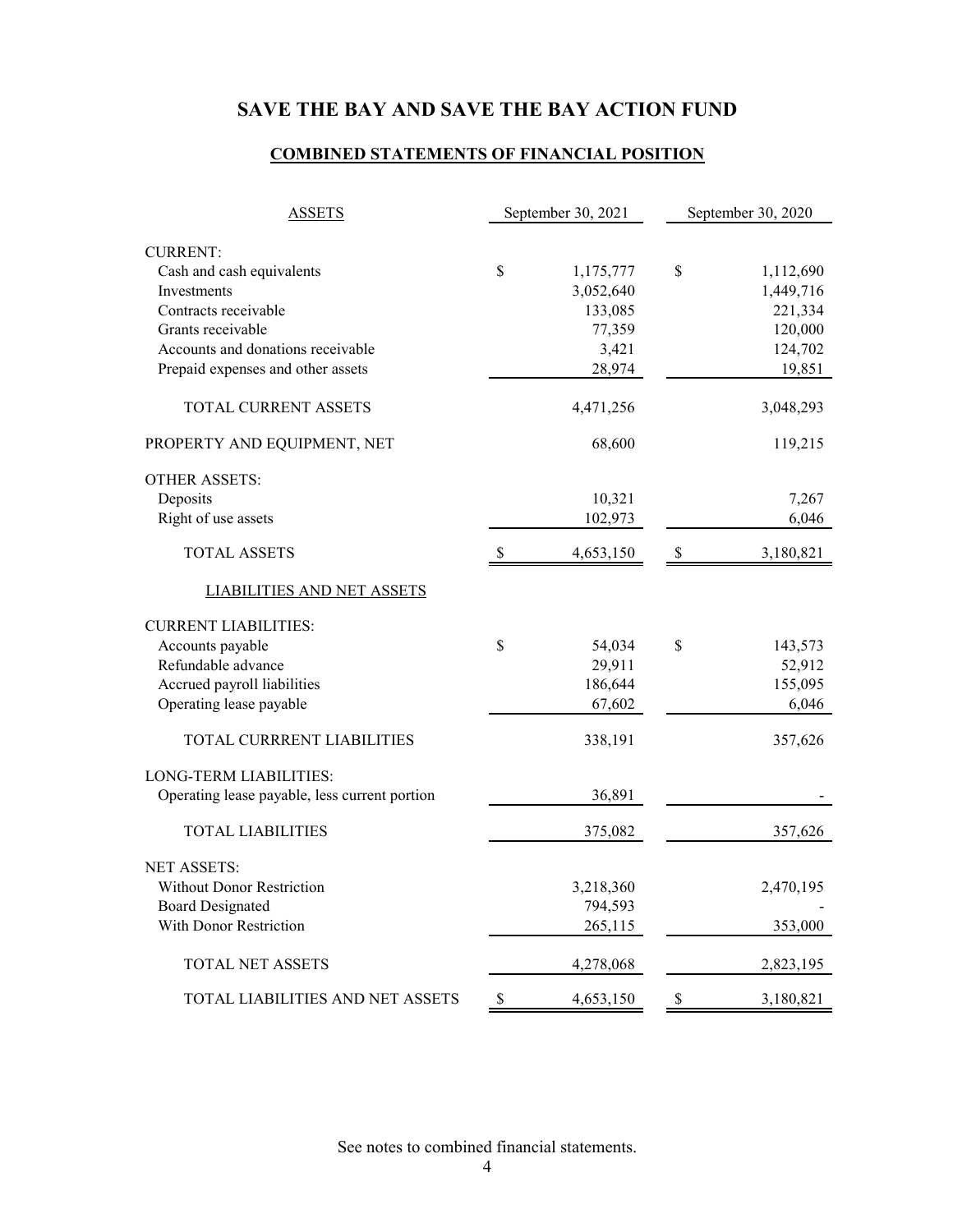## **COMBINED STATEMENTS OF ACTIVITIES AND CHANGES IN NET ASSETS**

## **YEAR ENDED SEPTEMBER 30, 2021 (With summarized financial information for the year ended September 30, 2020)**

|                                       |                 | Net Assets   |              |                        |                 |  |
|---------------------------------------|-----------------|--------------|--------------|------------------------|-----------------|--|
|                                       | Without Donor   | Board        | With Donor   |                        |                 |  |
|                                       | Restriction     | Designated   | Restriction  | Total                  | 2020 Total      |  |
| <b>CONTRIBUTED SUPPORT:</b>           |                 |              |              |                        |                 |  |
| Paycheck Protection Program           | \$<br>394,100   | \$           | \$           | $\mathbf S$<br>394,100 | 394,900<br>\$   |  |
| Foundation and corporate              | 303,939         |              | 537,500      | 841,439                | 1,042,291       |  |
| Membership and individuals            | 1,250,953       |              | 25,000       | 1,275,953              | 1,267,598       |  |
| Bequests and memorials                | 162,500         |              |              | 162,500                | 1,195,584       |  |
| Capacity Campaign                     | 645,997         | 794,593      | 55,115       | 1,495,705              |                 |  |
| In-kind contributions                 | 16,566          |              |              | 16,566                 | 44,991          |  |
| Net assets released from restrictions | 705,500         |              | (705, 500)   |                        |                 |  |
| <b>TOTAL SUPPORT</b>                  | 3,479,555       | 794,593      | (87, 885)    | 4,186,263              | 3,945,364       |  |
| <b>EARNED REVENUE:</b>                |                 |              |              |                        |                 |  |
| Government                            | 362,123         |              |              | 362,123                | 368,178         |  |
| Events                                |                 |              |              |                        | 6,890           |  |
| Investment income                     | 7,184           |              |              | 7,184                  | 13,645          |  |
| Unrealized investment gains/(losses)  | (45, 446)       |              |              | (45, 446)              | 3,181           |  |
| Other                                 | 8,512           |              |              | 8,512                  | 827             |  |
| TOTAL REVENUE                         | 332,373         |              |              | 332,373                | 392,721         |  |
| TOTAL SUPPORT AND REVENUE             | 3,811,928       | 794,593      | (87, 885)    | 4,518,636              | 4,338,085       |  |
| <b>EXPENSES:</b>                      |                 |              |              |                        |                 |  |
| Program services                      | 1,328,322       |              |              | 1,328,322              | 1,680,235       |  |
| Supporting services:                  |                 |              |              |                        |                 |  |
| Management and general                | 668,440         |              |              | 668,440                | 755,557         |  |
| Fundraising                           | 1,067,001       |              |              | 1,067,001              | 824,479         |  |
| <b>TOTAL EXPENSES</b>                 | 3,063,763       |              |              | 3,063,763              | 3,260,271       |  |
| <b>CHANGE IN NET ASSETS</b>           | 748,165         | 794,593      | (87, 885)    | 1,454,873              | 1,077,814       |  |
| NET ASSETS, beginning of year         | 2,470,195       |              | 353,000      | 2,823,195              | 1,745,381       |  |
| NET ASSETS, end of year               | 3,218,360<br>\$ | 794,593<br>S | 265,115<br>S | 4,278,068<br>S         | 2,823,195<br>\$ |  |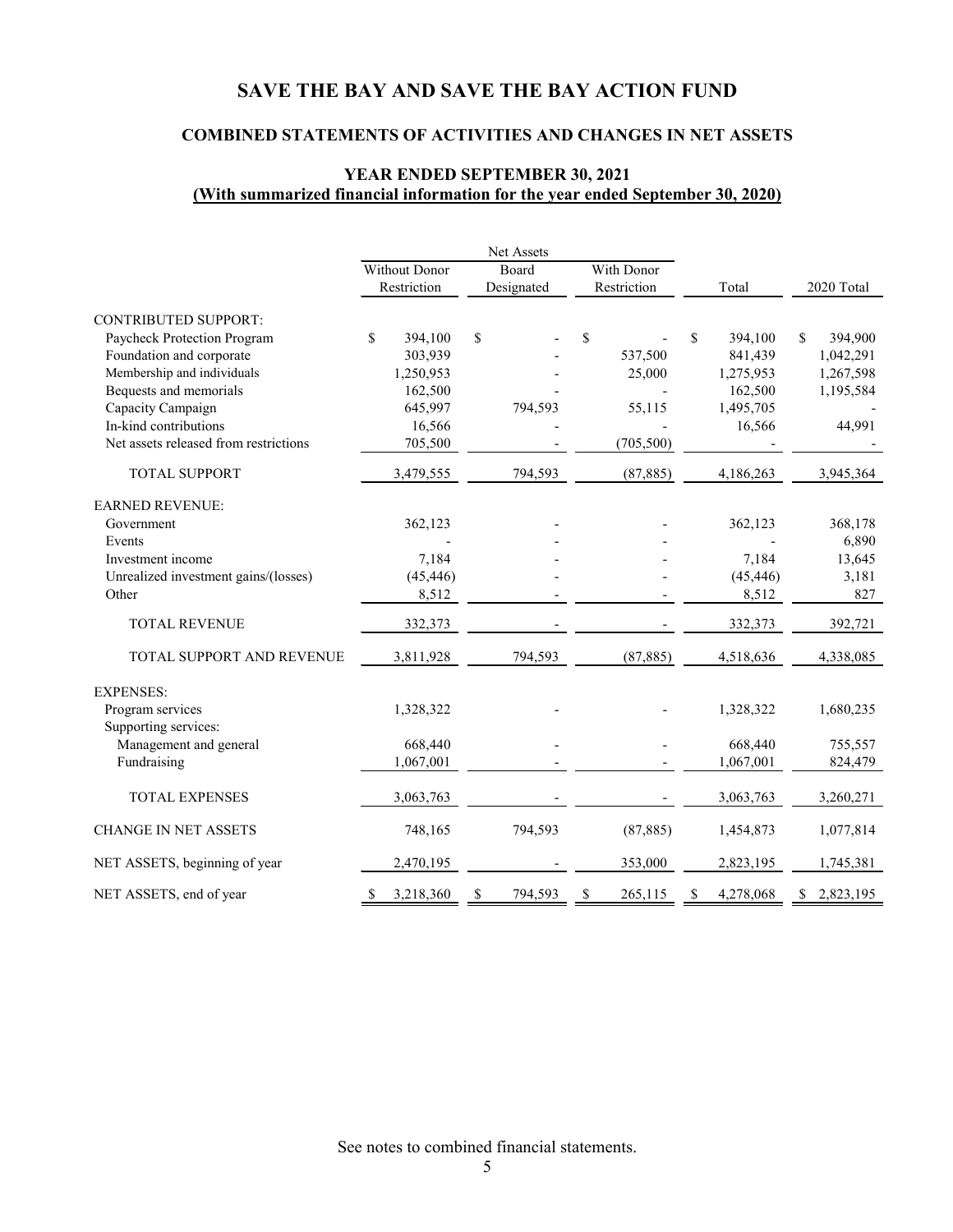|                                     | Program Services |                                  |               |                             |    |                              |    | <b>Supporting Services</b>   |   |                              |    |             |    |                                |                                |
|-------------------------------------|------------------|----------------------------------|---------------|-----------------------------|----|------------------------------|----|------------------------------|---|------------------------------|----|-------------|----|--------------------------------|--------------------------------|
|                                     |                  | Restore<br><b>Bay</b><br>Habitat |               | Bay<br>Smart<br>Communities |    | Education<br>and<br>Outreach |    | Total<br>Program<br>Services |   | Management<br>and<br>General |    | Fundraising |    | Total<br>September 30,<br>2021 | Total<br>September 30,<br>2020 |
| Salaries and related expenses:      |                  |                                  |               |                             |    |                              |    |                              |   |                              |    |             |    |                                |                                |
| Salaries                            | \$               | 412,594                          | <sup>\$</sup> | 229,570                     | -S | 181,222                      | \$ | 823,386                      | S | 390,842                      | \$ | 512,974     | -S | 1,727,202                      | \$<br>1,846,315                |
| Payroll taxes                       |                  | 28,752                           |               | 16,000                      |    | 12,595                       |    | 57,347                       |   | 27,138                       |    | 35,540      |    | 120,025                        | 131,022                        |
| Other employee benefits             |                  | 38,319                           |               | 24,443                      |    | 16,771                       |    | 79,533                       |   | 36,230                       |    | 47,662      |    | 163,425                        | 159,767                        |
| Total salaries and related expenses |                  | 479,665                          |               | 270,013                     |    | 210,588                      |    | 960,266                      |   | 454,210                      |    | 596,176     |    | 2,010,652                      | 2,137,104                      |
| Grants                              |                  | 4,500                            |               | 1,100                       |    |                              |    | 5,600                        |   |                              |    |             |    | 5,600                          | 5,000                          |
| Professional services - legal       |                  |                                  |               |                             |    |                              |    |                              |   | 7,735                        |    |             |    | 7,735                          | 13,932                         |
| Professional services - accounting  |                  |                                  |               |                             |    |                              |    |                              |   | 28,800                       |    | 19,925      |    | 48,725                         | 41,529                         |
| Professional services - fundraising |                  | 932                              |               | 505                         |    | 388                          |    | 1,825                        |   | 893                          |    | 210,432     |    | 213,150                        | 26,521                         |
| Professional services - other       |                  | 36,107                           |               | 17,967                      |    | 59,836                       |    | 113,910                      |   | 38,331                       |    | 50,364      |    | 202,605                        | 214,473                        |
| Advertising and promotion           |                  | 20                               |               |                             |    | 3,657                        |    | 3,677                        |   |                              |    | 5,404       |    | 9,081                          | 15,085                         |
| Supplies                            |                  | 31,434                           |               | 983                         |    | 709                          |    | 33,126                       |   | 2,599                        |    | 1,960       |    | 37,685                         | 114,371                        |
| Telephone                           |                  | 2,869                            |               | 491                         |    | 378                          |    | 3,738                        |   | 869                          |    | 1,133       |    | 5,740                          | 7,955                          |
| Postage                             |                  | 140                              |               | 76                          |    | 1,740                        |    | 1,956                        |   | 386                          |    | 6,544       |    | 8,886                          | 8,939                          |
| Equipment rental/maintenance        |                  | 1,129                            |               | 612                         |    | 471                          |    | 2,212                        |   | 1,081                        |    | 1,412       |    | 4,705                          | 9,722                          |
| <b>Bank</b> fees                    |                  | 9                                |               | 5                           |    | 4                            |    | 18                           |   | 21,173                       |    | 11          |    | 21,202                         | 20,181                         |
| Occupancy                           |                  | 18,126                           |               | 9,819                       |    | 7,553                        |    | 35,498                       |   | 17,371                       |    | 22,656      |    | 75,525                         | 278,559                        |
| Printing and publications           |                  |                                  |               |                             |    | 2,069                        |    | 2,069                        |   |                              |    | 74,057      |    | 76,126                         | 58,645                         |
| Information technology              |                  | 36,078                           |               | 19,501                      |    | 16,609                       |    | 72,188                       |   | 41,469                       |    | 47,158      |    | 160,815                        | 94,087                         |
| Travel and meals                    |                  | 31,341                           |               | 324                         |    | 450                          |    | 32,115                       |   | 958                          |    | 877         |    | 33,950                         | 40,950                         |
| Conferences and meetings            |                  | 304                              |               |                             |    | 32                           |    | 336                          |   | 44                           |    | 76          |    | 456                            | 15,866                         |
| Depreciation and loss on disposal   |                  | 21,943                           |               | 4,904                       |    | 3,773                        |    | 30,620                       |   | 8,677                        |    | 11,318      |    | 50,615                         | 50,652                         |
| Insurance                           |                  | 9,325                            |               | 1,277                       |    | 982                          |    | 11,584                       |   | 10,179                       |    | 2,947       |    | 24,710                         | 25,604                         |
| Dues, licenses, service fees        |                  | 2,027                            |               | 1,673                       |    | 1,306                        |    | 5,006                        |   | 4,065                        |    | 3,730       |    | 12,801                         | 23,040                         |
| In-kind professional services       |                  |                                  |               |                             |    |                              |    |                              |   | 16,566                       |    |             |    | 16,566                         | 45,249                         |
| Miscellaneous                       |                  | 6,271                            |               | 3,116                       |    | 3,191                        |    | 12,578                       |   | 13,034                       |    | 10,821      |    | 36,433                         | 12,807                         |
| <b>TOTAL EXPENSES</b>               | <sup>S</sup>     | 682,220                          | S             | 332,366                     |    | 313,736                      |    | 1,328,322                    |   | 668,440                      |    | 1,067,001   | S  | 3,063,763                      | 3,260,271                      |

## **COMBINED STATEMENTS OF FUNCTIONAL EXPENSES – YEAR ENDED SEPTEMBER 30, 2021 (With comparative financial information for the year ended September 30, 2020)**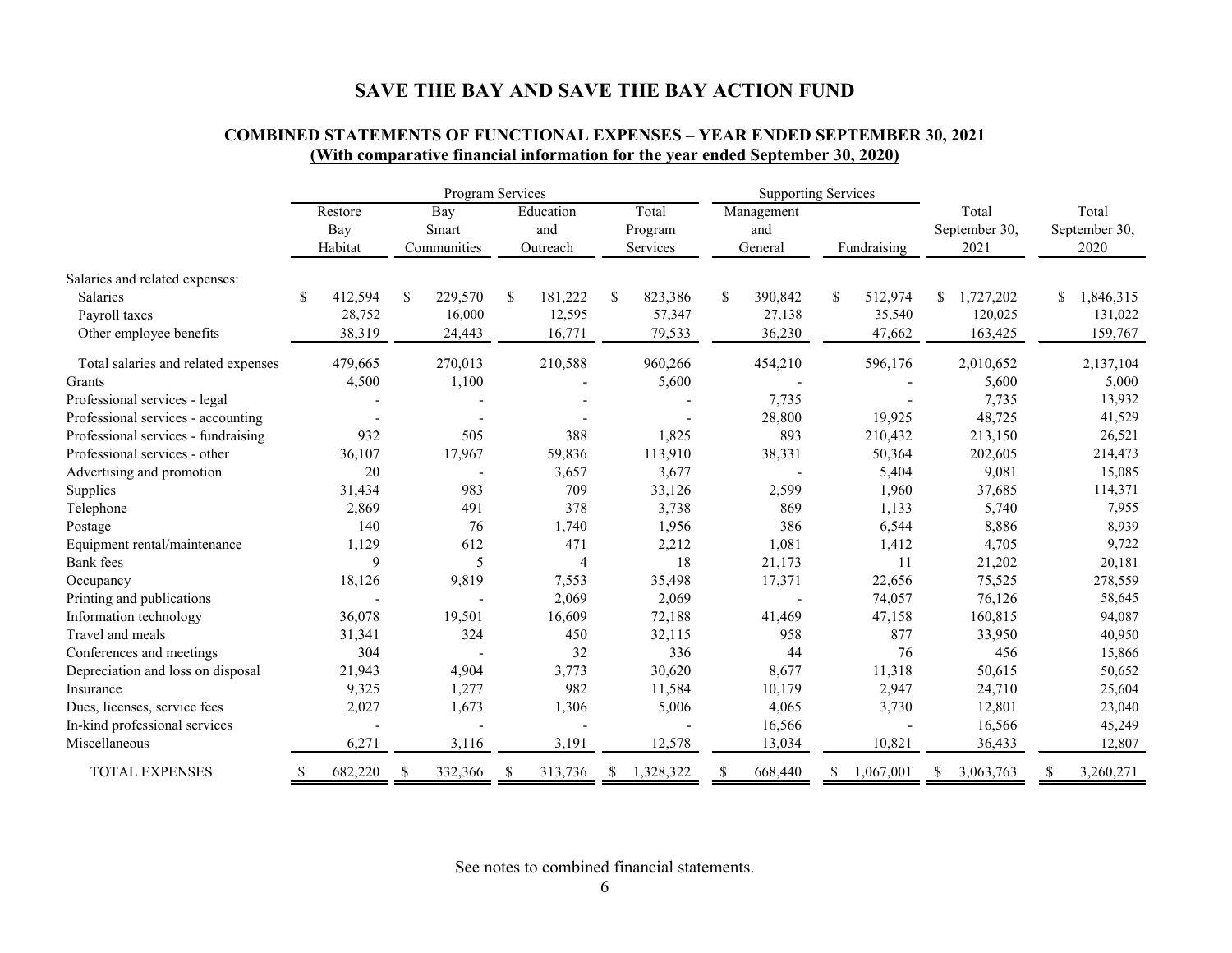## **COMBINED STATEMENTS OF CASH FLOWS**

|                                                             | Year Ended<br>September 30, 2021 | Year Ended<br>September 30, 2020 |
|-------------------------------------------------------------|----------------------------------|----------------------------------|
| CASH FLOWS FROM OPERATING ACTIVITIES:                       |                                  |                                  |
| Change in net assets                                        | \$<br>1,454,873                  | \$<br>1,077,814                  |
| Adjustments to reconcile change in net assets to net        |                                  |                                  |
| cash provided by operating activities:                      |                                  |                                  |
| Depreciation and loss on disposal of property and equipment | 52,135                           | 50,652                           |
| Unrealized gain on investments                              | 45,446                           | (3,181)                          |
| Changes in operating assets and liabilities:                |                                  |                                  |
| Contracts receivable                                        | 88,249                           | (57,000)                         |
| Grants receivable                                           | 42,641                           | (100, 592)                       |
| Accounts and donations receivable                           | 121,281                          | 351,812                          |
| Prepaid expenses and other assets                           | (9,123)                          | 5,071                            |
| Deposits                                                    | (3,054)                          | 43,772                           |
| Accounts payable                                            | (89, 539)                        | 94,786                           |
| Refundable advance                                          | (23,001)                         | (35, 638)                        |
| Accrued payroll liabilities                                 | 31,549                           | (10, 449)                        |
| NET CASH PROVIDED BY OPERATING ACTIVITIES                   | 1,711,457                        | 1,417,047                        |
| CASH FLOWS FROM INVESTING ACTIVITIES                        |                                  |                                  |
| Acquisition of property and equipment                       |                                  | (73, 297)                        |
| Proceeds from investments                                   | 3,934,102                        | 201,029                          |
| Acquisition of investments                                  | (5,582,472)                      | (849, 872)                       |
| NET CASH USED BY INVESTING ACTIVITIES                       | (1,648,370)                      | (722, 140)                       |
| CASH FLOWS FROM FINANCING ACTIVITIES                        |                                  |                                  |
| NET INCREASE IN CASH AND CASH EQUIVALENTS                   | 63,087                           | 694,907                          |
| CASH AND CASH EQUIVALENTS, beginning of year                | 1,112,690                        | 417,783                          |
| CASH AND CASH EQUIVALENTS, end of year                      | \$<br>1,175,777                  | \$<br>1,112,690                  |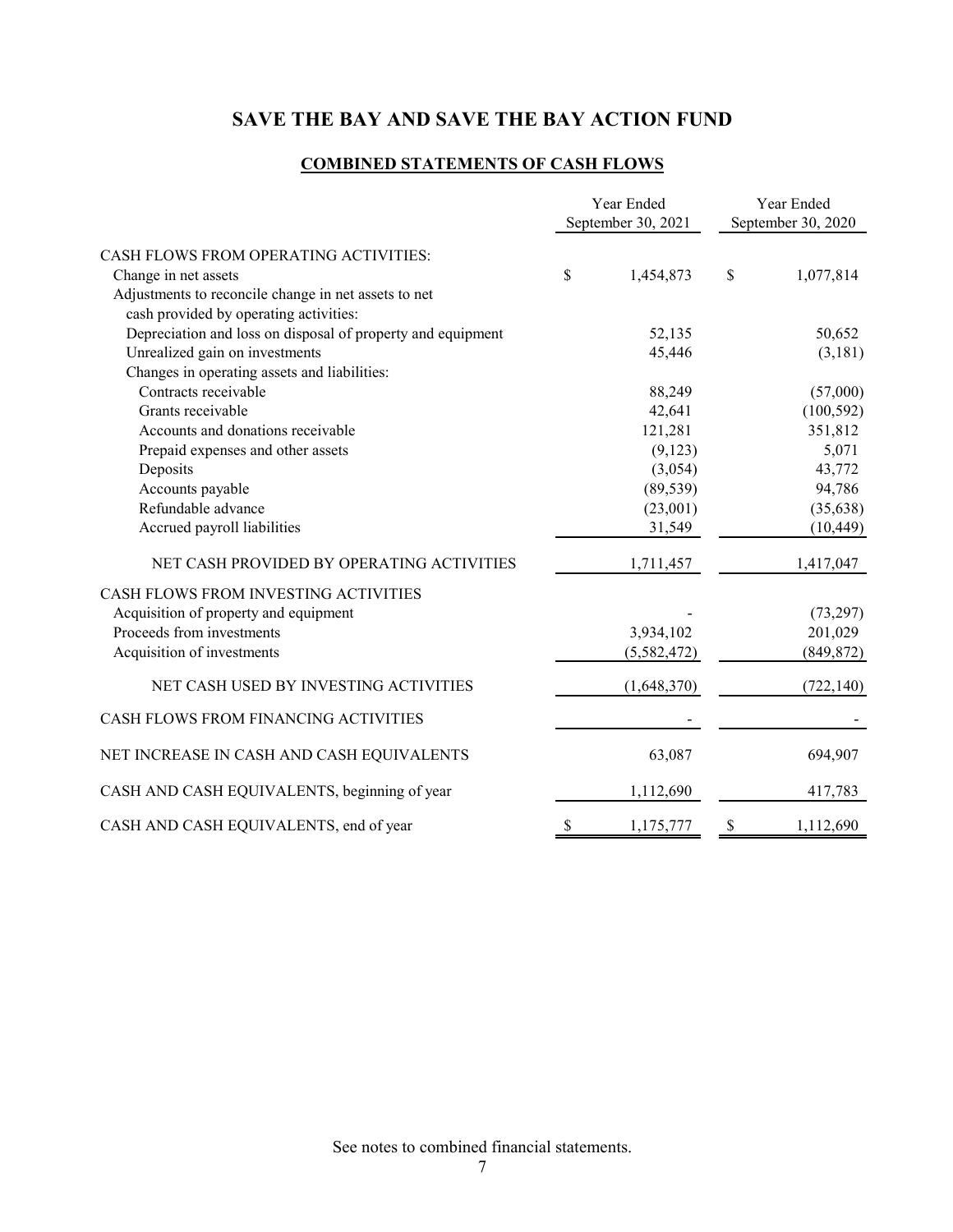## **About Us**

Save The Bay protects and restores San Francisco Bay for people and wildlife. For 60 years, we've been the voice of the Bay, mobilizing the region to make the bay cleaner, healthier, and accessible for everyone to enjoy. Save The Bay Action Fund helps residents advocate and vote for initiatives to make the Bay Area sustainable for future generations.

## **History**

For more than half a century, Save The Bay has mobilized Bay Area residents to protect our region's greatest natural treasure, improving our environment, quality of life and economy. In 1961, San Francisco Bay was choked with sewage and industrial pollution, ringed with garbage dumps, and the public could only access six miles of its shoreline was accessible to the public. Filling and diking of the shallow Bay had destroyed 90 percent of its wetlands and shrunk its size by one-third, and every city had plans to grow by filling in more of the Bay.

Three courageous women founded Save The Bay to halt the destruction, and engaged thousands of people to force a moratorium on filling. Our movement won new state and federal laws to protect the Bay, control shoreline development, clean up pollution and increase public access. With many partners, we increased wetlands habitat for endangered wildlife and created a necklace of shoreline parks linked by hundreds of miles of Bay Trail. We've educated tens of thousands of Bay Area students to understand the Bay and participate in its stewardship.

Save The Bay Action Fund was created in 2014 and has helped voters to pass billions of dollars of investment in restored wetlands, improved transit and affordable housing.

Now, as climate change and pollution threaten the Bay, we're shaping the region's development to create Bay Smart Communities, where nature grows and people thrive. We're leading efforts to make the Bay Area resilient to floods, drought, sea level rise and other climate impacts, so the region is sustainable for future generations. And we engage thousands of volunteers every year to replant the Bay shoreline with critical habitat for fish and wildlife.

#### **Management's Discussion and Analysis on the Combined Financial Statements**

Save The Bay overcame significant disruption and dislocation in fiscal year 2021 from the continuing COVID-19 public health pandemic. Remote operations continued for most staff, and we were required to suspend all student, volunteer, and corporate restoration programs. We refined systems for productive collaboration in the face of COVID restrictions, and we reduced ongoing operating expenses by moving to smaller, less expensive office space.

Prudent operational, fiscal and program planning in prior years served Save The Bay well during these challenging times, in fiscal year 2020 we froze hiring for open positions, reduced other expenses to mitigate anticipated revenue losses, and shifted Bay Day plans to COVID-safe activities. We also secured a Paycheck Protection Program loan and loan forgiveness to retain staff and offset revenue losses from prohibited restoration programs, reduced fundraising event and sponsorship opportunities, and from recession impacts on some donors. To facilitate a multi-year fundraising campaign for added capacity and impact, the Board of Directors established a designated reserve and new investment policies.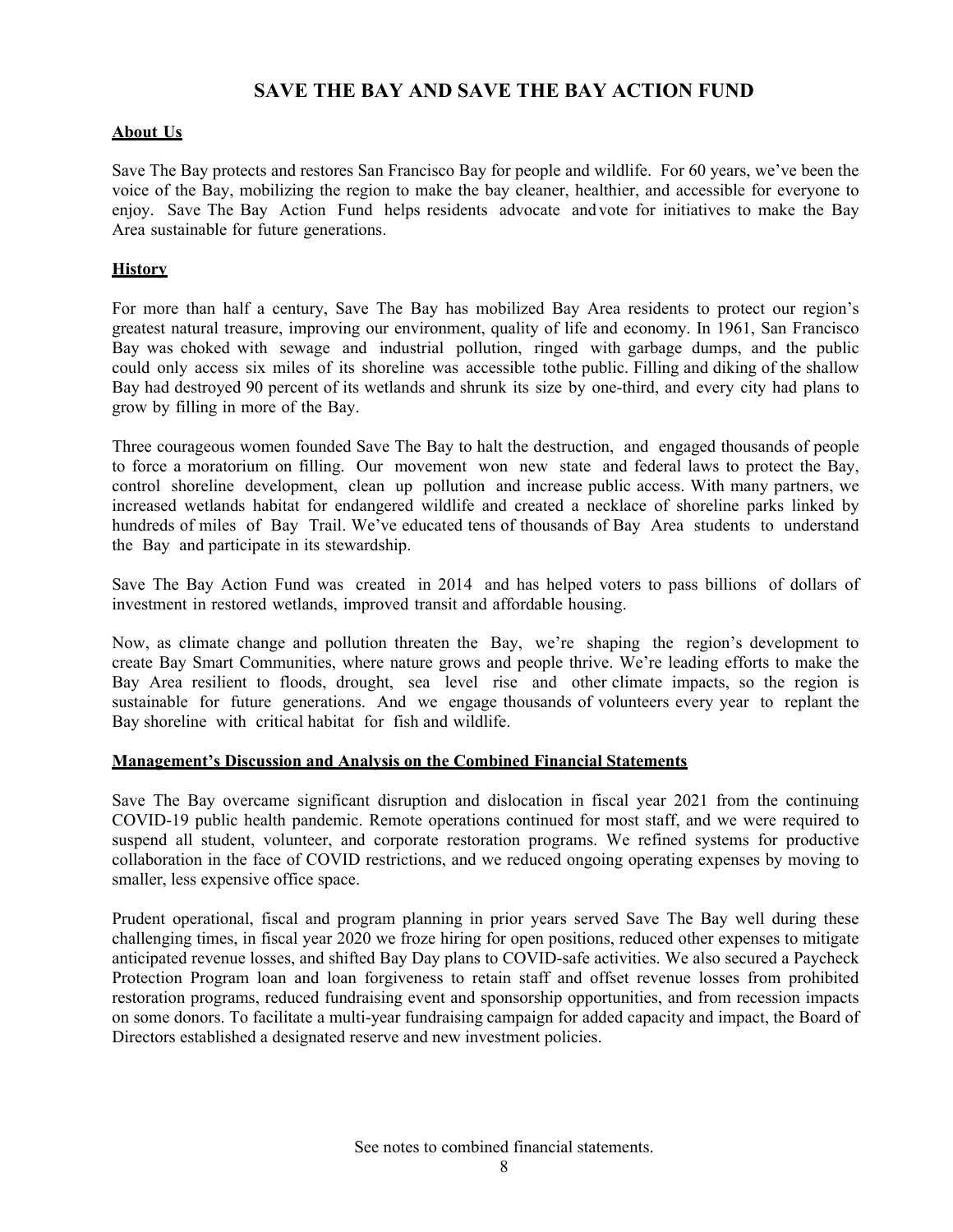These and other factors, including early campaign progress, increased net assets at year's end to \$4,279,588 with robust reserves into the next fiscal year when COVID impacts remain uncertain. These reserves are equivalent to over 16 months of operating expenses without additional income, providing the organization with flexibility and opportunity for increased mission impact.

#### **Save The Bay Board of Directors**

| <b>Name</b>         | <b>Office</b>                   |
|---------------------|---------------------------------|
| Christopher Hockett | Chair                           |
| Kathy Tsay          | Vice Chair for Governance       |
| Andy Williams       | Vice Chair for Internal Affairs |
| Rhiannon Bailard    | Vice Chair for External Affairs |
| Nancy Fee           | Director                        |
| Donnie Fowler       | Director                        |
| Yoon Kim            | Director                        |
| Hugh Le             | Director                        |
| Samuel Luoma        | Director                        |
| Melissa Mangini     | Director                        |
| Juliana Park        | Director                        |
| Jay Pierrepont      | Director                        |
| Suresh Raman        | Director                        |
| Armello Rodriguez   | Director                        |
| Lauren Swezey       | Director                        |
| Terry Young         | Director                        |

#### **Executive Director**  David Lewis **Chief Financial Officer**  Robin Erickson

#### **Save The Bay Action Fund Board of Directors**

Donnie Fowler Director<br>
Mark Kyle Director<br>
Director Mark Kyle Felicia Madsen Director

# **Name Office Office** Don Weden President David Lewis Secretary, Treasurer<br>
Donnie Fowler Secretary, Treasurer<br>
Director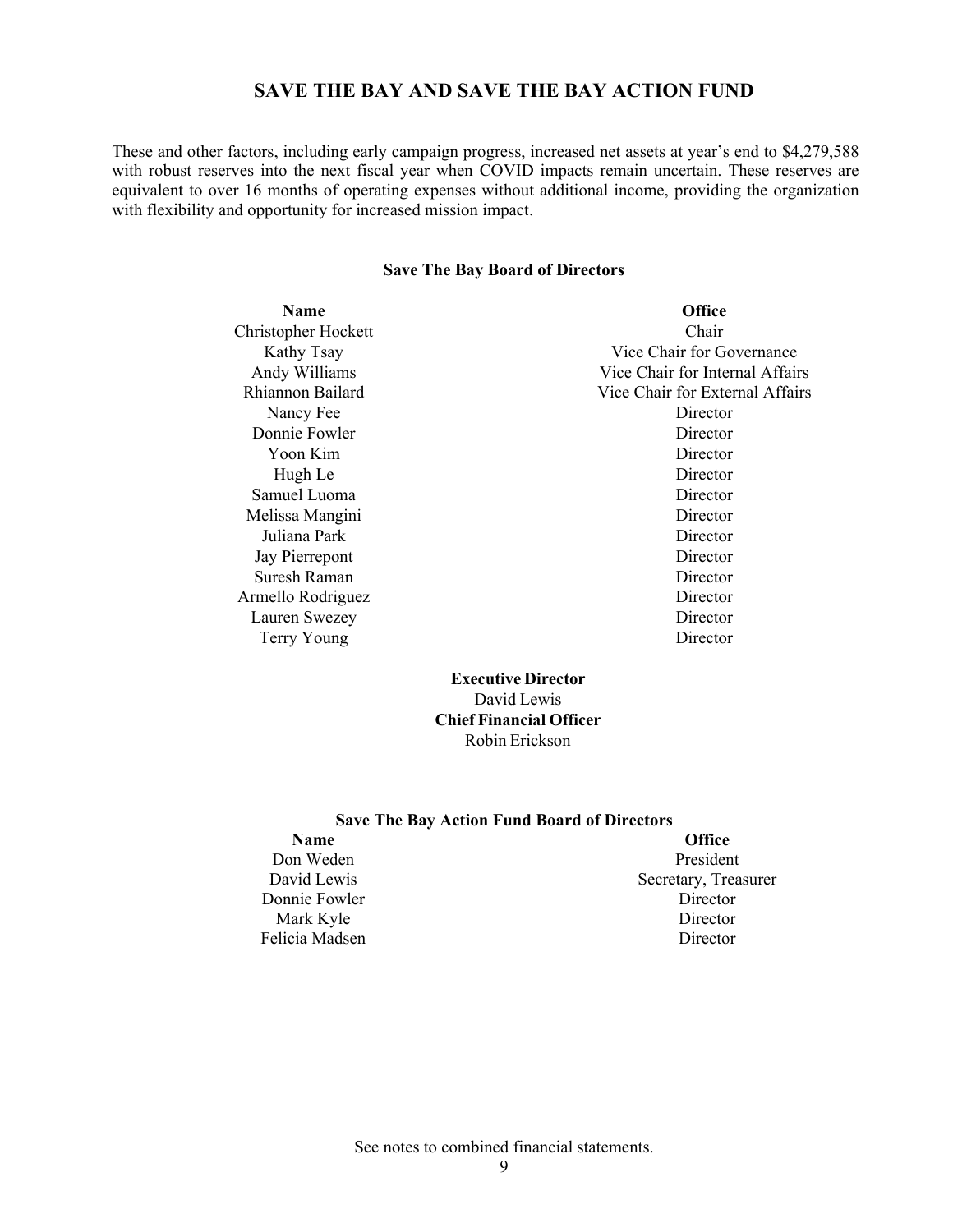## **NOTES TO COMBINED FINANCIAL STATEMENTS - SEPTEMBER 30, 2021**

#### **Note 1. ORGANIZATION AND NATURE OF ACTIVITIES:**

Nature of activities:

Save The Bay is a California nonprofit public benefit corporation founded in 1961 to preserve, restore, and protect the San Francisco Bay and Sacramento/San Joaquin River Delta Estuary as a healthy and biologically diverse ecosystem that is valued as essential to the well-being of the human community it sustains. The combined financial statements include the combined financial information of Save The Bay and Save The Bay Action Fund (collectively the "Organization"), a related 501(c)(4) nonprofit organization created in May 2014.

Program services include restoring bay habitat, creating bay smart communities, and public education and outreach. The Organization's office is located in Oakland California and its primary sources of income are public and private grants and contributions.

#### **Note 2. SUMMARY OF SIGNIFICANT ACCOUNTING POLICIES:**

Basis of accounting:

The combined financial statements of Save The Bay and Save The Bay Action Fund have been prepared on the accrual basis of accounting in accordance with U.S. generally accepted accounting principles ("US GAAP").

Measure of operations:

The combined statements of activities and changes in net assets reports all changes in net assets, including changes in net assets from operating and nonoperating activities. Operating activities consist of those items attributable to the Organization's ongoing operations which include a variety of programmatic activities. Nonoperating activities are limited to resources that generate return from interest-bearing deposits and other activities considered to be of a more unusual or nonrecurring nature.

#### Cash and cash equivalents:

Cash and cash equivalents include all funds in banks (checking, savings and money market) with maturity dates of three months or less.

Investments:

Investments consist of marketable securities held with a brokerage firm. Marketable securities are classified as current assets and recorded at prices quoted daily by a national exchange.

Save The Bay and Save The Bay Action Fund carry certain assets and liabilities at fair value. Fair value is defined as the price that would be received to sell an asset or paid to transfer a liability in an orderly transaction between market participants at the measurement date. The Organization classifies its financial assets and liabilities according to three levels and maximizes the use of observable inputs and minimizes the use of unobservable inputs when measuring fair value.

- Level 1 Quoted market prices (unadjusted) in active markets for identical assets or liabilities that the entity has the ability to access at the measurement date.
- Level 2 Observable inputs other than quoted prices included within Level I such as quoted prices for similar securities or quoted prices in inactive markets.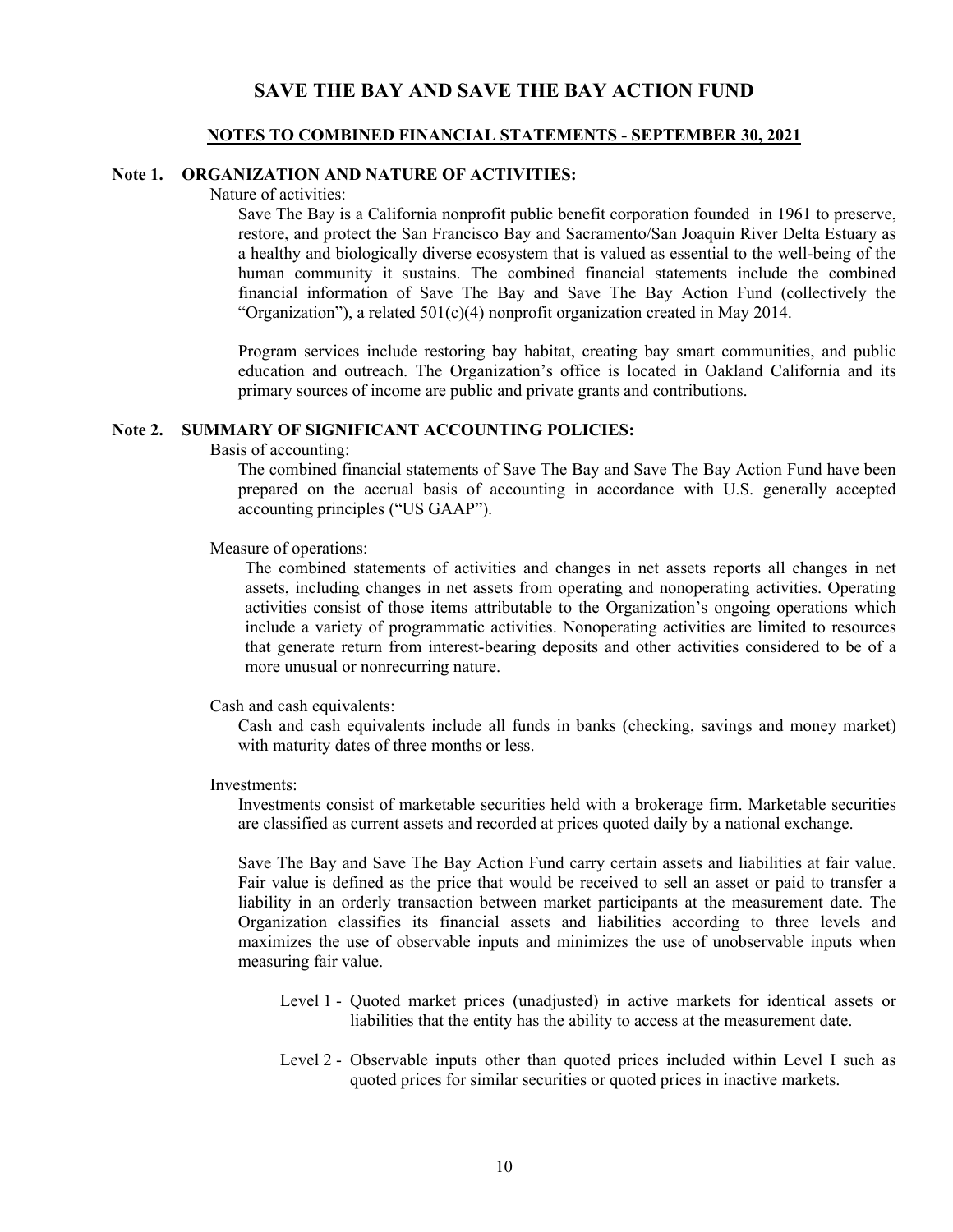#### **NOTES TO COMBINED FINANCIAL STATEMENTS - SEPTEMBER 30, 2021**

#### **Note 2. SUMMARY OF SIGNIFICANT ACCOUNTING POLICIES (Continued):**

Investments (continued):

Level 3 - Unobservable inputs for the asset or liability that are not corroborated by market data.

Grants, contracts, accounts and donations receivable:

Save The Bay and Save The Bay Action fund record grants, contracts, accounts and donations receivable which are expected to be collected within one year at net realizable value. When material, receivables expected to be collected in future years are initially recorded at fair value using present value techniques incorporating risk-adjusted discount rates designed to reflect the assumptions market participants would use in pricing the asset. In subsequent years, amortization of the discounts is included in contribution revenue on the combined statement of activities and changes in net assets. The allowance for uncollectible receivables is based on historical experience, an assessment of economic conditions, and a review of subsequent collections. Receivables are written off when deemed uncollectible. There was no bad debt expense for the year ended September 30, 2021.

The Organization determined that no allowance for doubtful uncollectible accounts receivable is needed based on historical experience, an assessment of economic conditions, and a review of subsequent collections. It is the policy of the Organization to periodically assess receivables to determine proper carrying value.

#### Property and equipment:

Property and equipment purchased by the Organization are stated at cost or, if donated, at estimated fair value as of the date of the gift. The costs of additions and major improvements are capitalized, while maintenance and repairs are charged to expense as incurred. Property and equipmentare depreciated over the estimated useful lives of the assets (between 3 and 35 years) utilizing the straight-line method.

#### Net assets:

Net assets, revenues, gains, and losses are classified based on the existence or absence of donor or grantor-imposed restrictions. Thus, net assets and changes therein are classified and reported as follows:

Net assets without donor restrictions:

Net assets available for use in general operations and not subject to donor (or certain grantor) restrictions. The governing board has the ability to designate, from net assets without donor restrictions, net assets for an operating reserve and board-designated endowment. The Board made this election during the year ended September 30, 2021.

#### Net assets with donor restrictions:

Net assets subject to donor (or certain grantor) imposed restrictions. Some donor-imposed restrictions are temporary in nature, such as those that will be met by the passage of time or other events specified by the donor. Other donor-imposed restrictions can be perpetual in nature, where the donor stipulates that resources be maintained in perpetuity. Gifts of longlived assets and gifts of cash restricted for the acquisition of long-lived assets are recognized as revenue when the assets are placed in service. Donor-imposed restrictions are released when a restriction expires, that is, when the stipulated time has elapsed, when the stipulated purpose for which the resource was restricted has been fulfilled, or both.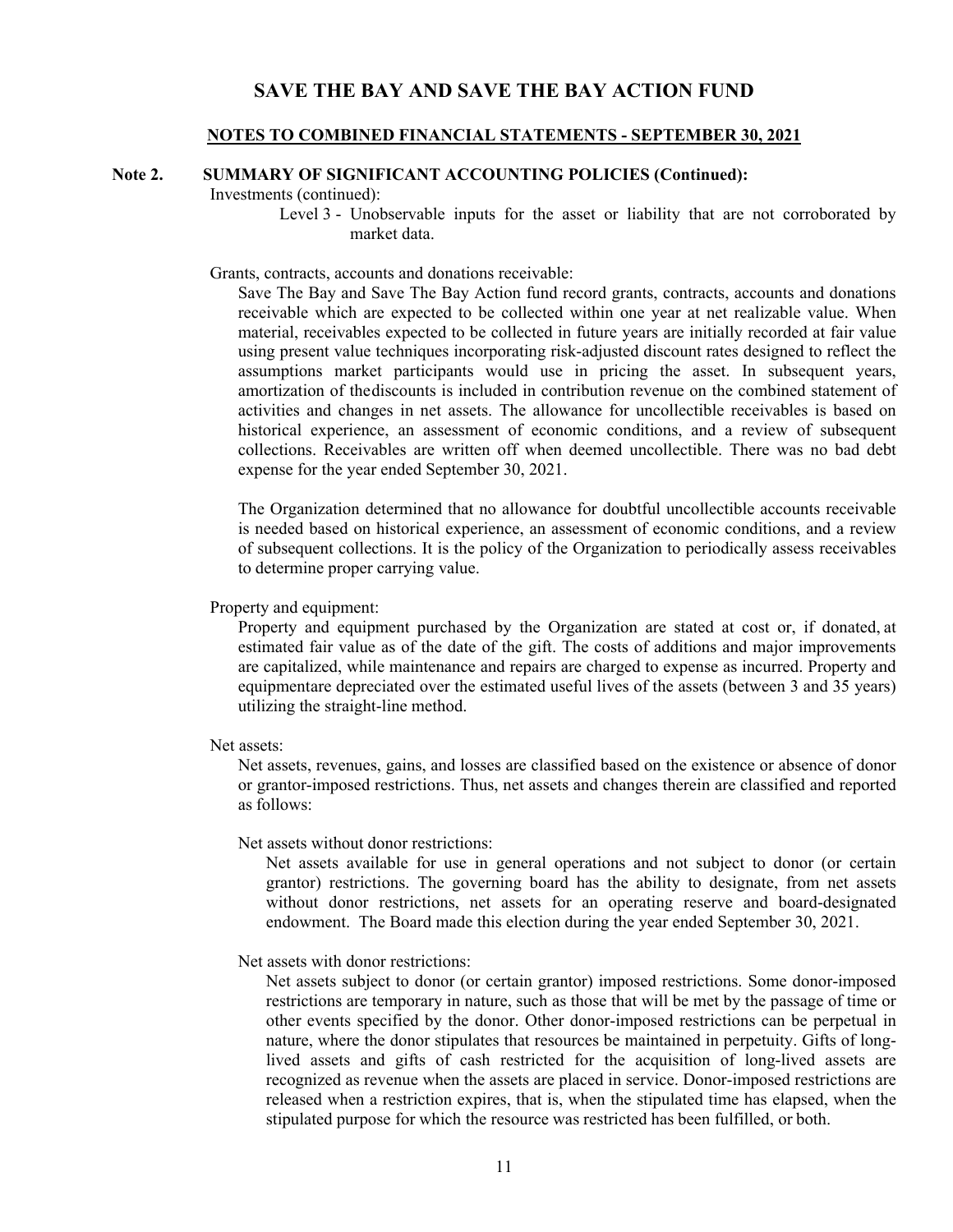#### **NOTES TO COMBINED FINANCIAL STATEMENTS - SEPTEMBER 30, 2021**

#### **Note 2. SUMMARY OF SIGNIFICANT ACCOUNTING POLICIES (Continued):**

Revenue and revenue recognition:

Contributions are recognized when cash, securities or other assets, an unconditional promise to give, or notification of a beneficial interest is received. Conditional promises to give are not recognized until the conditions on which they depend have been substantially met. When applicable, revenue earned under a contractual arrangement (an "exchange transaction") is recognized when earned and therefore measured as services are provided.

Contributions received are recorded as net assets without donor restrictions or net assets with donor restrictions, depending on the existence and/or nature of any donor-imposed restrictions. Contributions that are restricted by the donor are reported as an increase in net assets without donor restrictions if the restriction expires in the reporting period in which the contribution is recognized.

A portion of Save The Bay and Save The Bay Action Fund's revenue is derived from foundation grants which are conditioned upon certain performance requirements and/or the incurrence of allowable qualifying expenses, with limited discretion over spending decisions and right of return of any unused funds. Amounts received are recognized as revenue when the Organization has incurred expenditures in compliance with specific grant provisions.

Amounts received prior to incurring qualifying expenditures are reported as refundable advances in the combined statements of financial position

The Organization received conditional grants that had not been fully recognized as revenue upon receipt because qualifying expenditures had not yet been incurred. \$23,001 was recognized as revenue in the combined statements of activity with \$29,911 remaining as refundable advances at September 30, 2021.

Donated services and in-kind contributions:

Contributed services and costs are reflected at the fair value of the contribution received. The contributions of services and costs are recognized if they (a) create or enhance nonfinancial assets or (b) require specialized skills that are provided by individuals possessing those skills and would typically need to be purchased if not provided by donation. Such amounts, which are based upon information provided by third-party service providers, are recorded at their estimated fair value determined on the date of contribution and are reported as contributions inkind and supporting services on the accompanying combined statement of activities and changes in net assets and the combined statement of functional expenses.

In addition to receiving specialized in-kind services, the Organization was also the beneficiary of volunteer work parties organized to carry out restoration projects removing 5,046 pounds of invasive species growing in San Francisco Bay, collecting seeds from native plants, and planting more than 9,594 seedlings to restore the bio-diversity and health of the bay. Although not recorded in the combined financial statements, the value of these services was estimated at \$19,500 for the year ended September 30, 2021. A portion of the donated services was used to meet the matching requirement of certain grants from various federal and state agencies.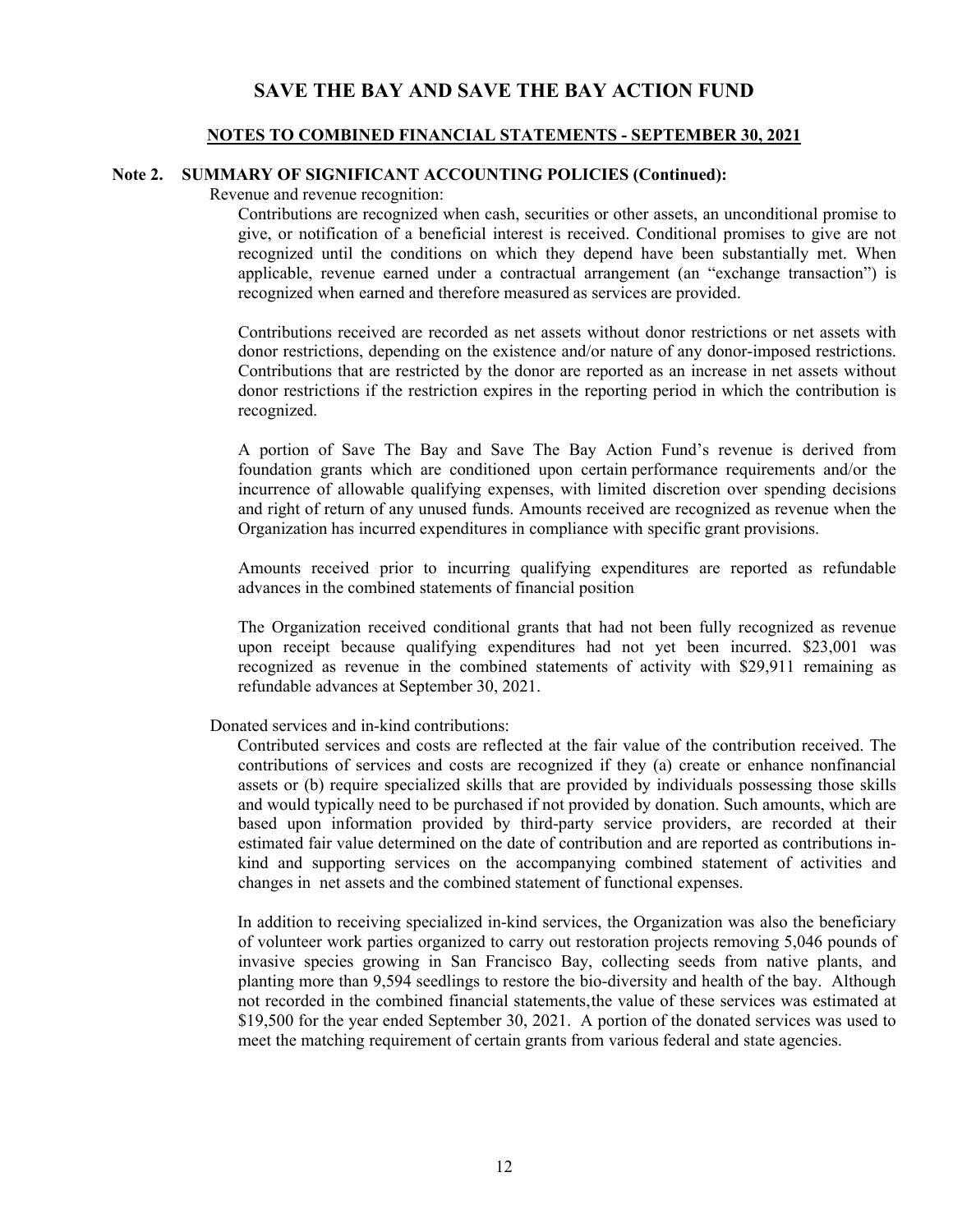#### **NOTES TO COMBINED FINANCIAL STATEMENTS - SEPTEMBER 30, 2021**

#### **Note 2. SUMMARY OF SIGNIFICANT ACCOUNTING POLICIES (Continued):**

Functional expenses:

The costs of providing program and other activities have been summarized on a functional basis in the combined statements of activities and changes in net assets. Accordingly, certain costs have been allocated among services and supporting services benefited. Such allocations are determined by management on an equitable basis. A majority of expenses (such as salaries and wages, rent and utilities, insurance, and other overhead) have been allocated based on time and effort using the Organization's payroll allocations. Other expenses (such as professional services and other direct costs) have been allocated in accordance with the specific services received from vendors.

#### Income taxes:

Save The Bay is exempt from income tax under IRC section  $501(c)(3)$ , though it is subject to tax on income unrelated to its exempt purpose, unless that income is otherwise excluded by the Code. Save The Bay has processes presently in place to ensure the maintenance of its taxexempt status; to identify and report unrelated income; to determine its filing and tax obligations in jurisdictions for which it has nexus; and to identify and evaluate other matters that may be considered tax positions. Save The Bay has determined that there are no material uncertain tax positions that require recognition or disclosure in the combined financial statements.

Save The Bay Action Fund has received notification from the Internal Revenue Service and the State of California that it qualifies for tax-exempt status under Section  $501(c)(3)$  of the Internal Revenue Code and Section 23701d of the California Revenue and Taxation Code. The exemptions are subject to periodic review by the federal and state taxing authorities and management is confident that the organization continues to satisfy all federal and state statutes in order to qualify for continued tax exemption status.

Comparative data:

The financial statement information for the year ended September 30, 2020, presented for comparative purposes, is not intended to be a complete financial statement presentation. For a complete presentation, please refer to the financial statements for that year.

Date of management's review:

Management has evaluated subsequent events through May 2, 2022, the date which the financial statements were available for issue

#### **Note 3. NATURE OF ESTIMATES:**

The preparation of combined financial statements in conformity with generally accepted accounting principles requires us to make estimates and assumptions that affect the reported amounts of assets and liabilities at the date of the combined financial statements and the reported amounts of revenues and expenses during the reported period. Actual results could differ from those estimates.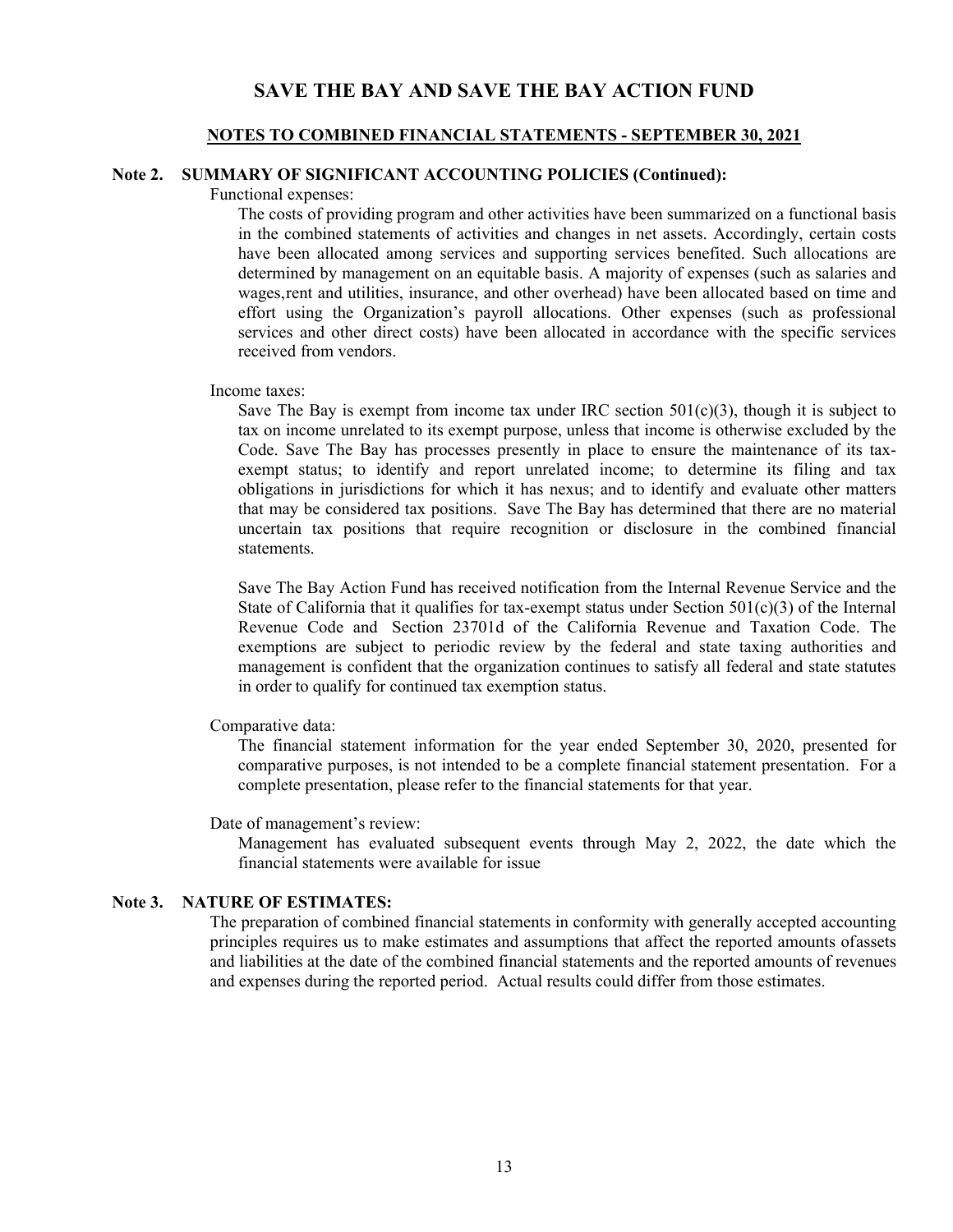#### **NOTES TO COMBINED FINANCIAL STATEMENTS - SEPTEMBER 30, 2021**

#### **Note 4. CONCENTRATIONS OF CREDIT RISK:**

Financial instruments which are potentially subject to credit risk consist principally of cash, cash equivalent investments, receivables and assets of the pooled income fund. Cash and cash equivalents were held in high credit quality financial institutions in the United States of America. At times, the account balances may exceed the institutions' federally insured limits. Investments are held at brokerage firms in amounts which may exceed the guaranteed amount of the Securities Investor Protection Corporation. Management believes that the risk of loss is minimal and has not experienced any losses in its accounts.

#### **Note 5. LIQUIDITY AND AVAILABILITY:**

Financial assets available for general expenditure, that is, without donor or other restrictions limiting their use, within one year of the balance sheet date, comprise the following at September 30, 2021:

| Financial assets, at year end:                  |                 |
|-------------------------------------------------|-----------------|
| Cash and cash equivalents                       | \$<br>1,175,777 |
| Investments                                     | 3,052,640       |
| Contracts receivable                            | 133,085         |
| Grants receivable                               | 77,359          |
| Accounts and donations receivable               | 3,421           |
| Total financial assets                          | 4,442,282       |
| Less amounts not available to be used within    |                 |
| one year due to:                                |                 |
| Board designations                              | (794, 593)      |
| Net assets with donor restrictions for programs | (265, 115)      |
| Financial assets available to meet cash needs   |                 |
| for general expenditures within one year        | 3,382,574       |

The board designated reserve is available for the purposes described in Note. The Board may at any time change the purposes for which the board designated reserve may be spent.

As part of the Organization's liquidity management, it has a policy to structure its financial assets to be available as its general expenditures, liabilities, and other obligations become due.

#### **Note 6. INVESTMENTS:**

The investments are reported at fair value in the accompanying statements of financial position. The following table presents the fair value measurement information for investments:

|                                 |         |                        | Investments at Fair Value as of September 30, 2021 |                          |         |       |       |                        |
|---------------------------------|---------|------------------------|----------------------------------------------------|--------------------------|---------|-------|-------|------------------------|
|                                 | Level 1 |                        | Level 2                                            |                          | Level 3 |       | Total |                        |
| Fixed income<br>Mutual funds    |         | 1,550,446<br>1,502,194 | -S                                                 | $\sim$<br>۰              | - S     | $- S$ |       | 1,550,446<br>1,502,194 |
| Total investments at fair value |         | 3,052,640              | -S                                                 | $\overline{\phantom{a}}$ | -8      |       |       | 3,052,640              |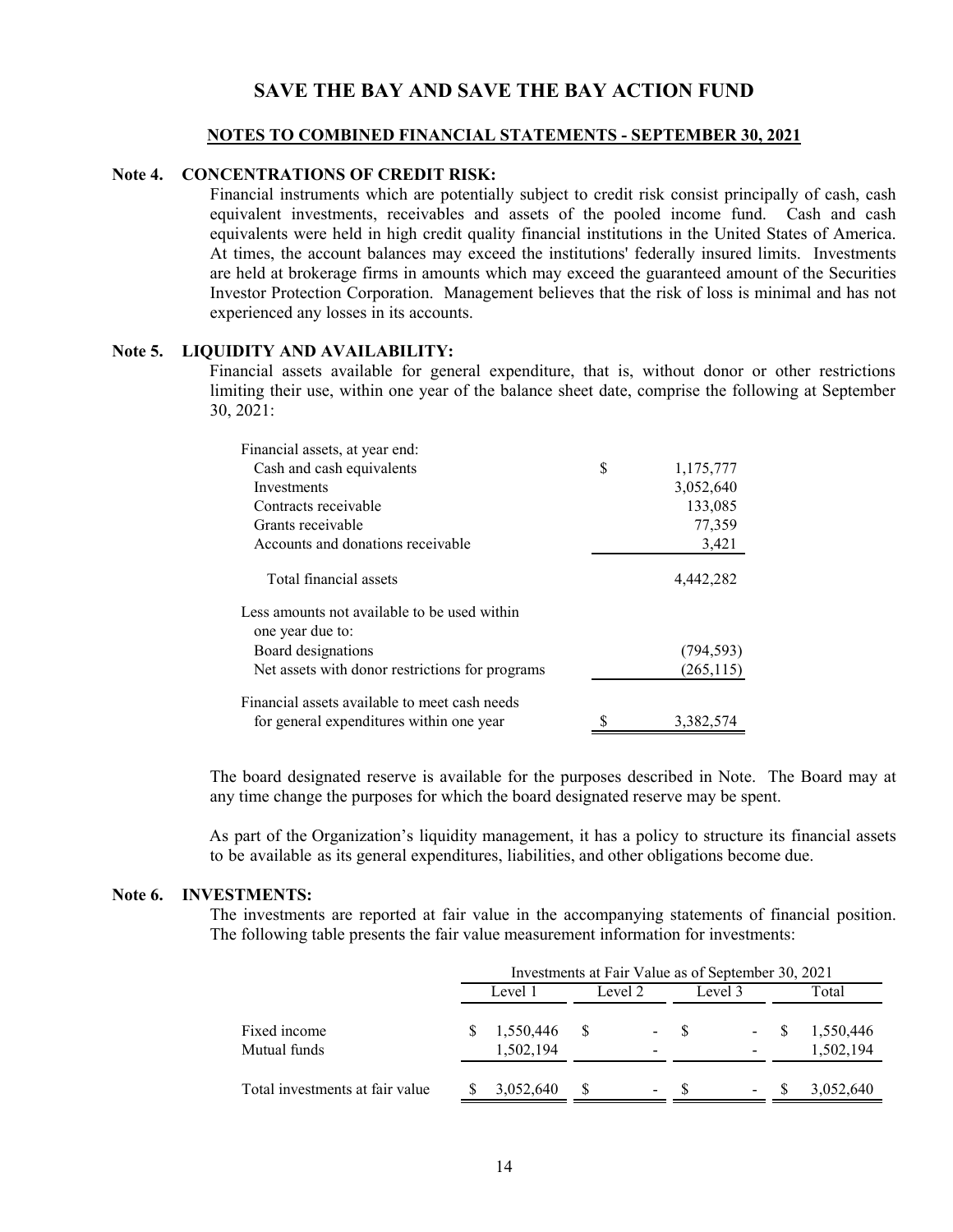#### **NOTES TO COMBINED FINANCIAL STATEMENTS - SEPTEMBER 30, 2021**

#### **Note 6. INVESTMENTS (Continued):**

Components of investment income are as follows at September 30, 2021:

| Realized and unrealized losses | (45, 446) |
|--------------------------------|-----------|
| Interest and dividends         | 7,184     |
| Total investment income        | (38.262)  |

#### **Note 7. PROPERTY AND EQUIPMENT:**

Property and equipment consist of the following at September 30, 2021:

| Office furniture and equipment    | 80,891     |
|-----------------------------------|------------|
| <b>Buildings</b>                  | 99,633     |
|                                   |            |
|                                   | 180,524    |
| Less: accumulated depreciation    | (111, 924) |
|                                   |            |
| Total property and equipment, net | 68,600     |

Depreciation expense for the year ended September 30, 2021 was \$50,615.

#### **Note 8. PAYCHECK PROTECTION PROGRAM:**

On January 29, 2021, Save The Bay received loan proceeds in the amount of \$394,100 under the Paycheck Protection Program ("PPP"). The PPP, established as part of the Coronavirus Aid, Relief and Economic Security Act ("CARES Act"), provides for loans to qualifying businesses for amounts up to 2.5 times of the average monthly payroll expenses of the qualifying business. The loans and accrued interest were forgivable after 24 weeks as long as the borrower used the loan proceeds for eligible purposes, including payroll benefits, rent and utilities, and maintained its payroll levels. The amount of loan forgiveness was to be reduced if the borrower terminated employees or reduced salaries during the 24-week period.

Save The Bay expended the funds and utilized the proceeds for payroll, operating overhead, and other eligible costs in accordance with its agreement with the SBA. As a result, the conditions for satisfying the terms of forgiveness were present at the end of the fiscal year. Accordingly, because the terms of the forgivable loan had been fully satisfied as of September 30, 2021, the loan balance of \$394,100 has been reflected as a government grant on the combined statements of activities and changes in net assets in accordance with accounting guidance.

The Organization received full forgiveness of the loan in November 2021.

#### **Note 9. BOARD DESIGNATED NET ASSETS:**

A board designated reserve was established in June 2021 for the purpose of creating additional resources for the Organization to meet special opportunities or challenges through long-term growth and investment returns. The principal is to be retained and earnings reinvested and the Board reserves the discretion to expend funds for intended purposes by majority vote.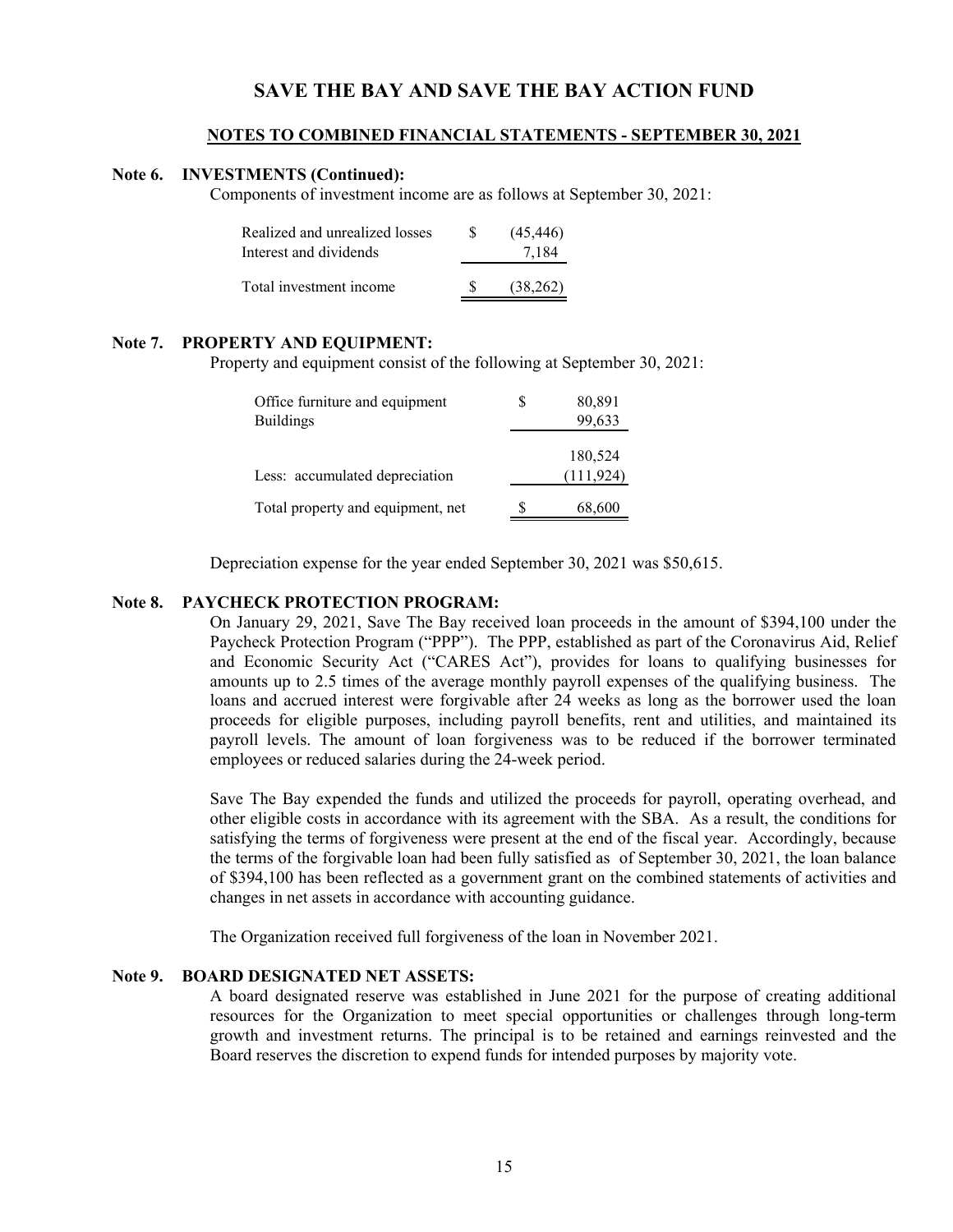#### **NOTES TO COMBINED FINANCIAL STATEMENTS - SEPTEMBER 30, 2021**

#### **Note 10. NET ASSETS WITH DONOR RESTRICTIONS:**

The Organization recognizes support from net assets with donor restrictions when the restrictions imposed by the donors have been satisfied or expired. Net assets with donor restrictions consist of the following at September 30, 2021:

|                                              | October 1.<br>2020 |         | Contributions |         | Released from<br>Restrictions |         | September 30,<br>2021 |         |
|----------------------------------------------|--------------------|---------|---------------|---------|-------------------------------|---------|-----------------------|---------|
| Bay Day                                      | \$                 | 16,500  | S             | 235,000 | S                             | 134,000 | S                     | 117,500 |
| Bay Smart Communities<br>Capacity Campaign – |                    |         |               | 137,500 |                               | 85,000  |                       | 52,500  |
| Next Generation Fund                         |                    |         |               | 50,000  |                               |         |                       | 50,000  |
| Capital Projects                             |                    |         |               | 5,115   |                               |         |                       | 5,115   |
| <b>Equity Action Network</b>                 |                    | 45,000  |               |         |                               | 45,000  |                       |         |
| <b>Estuary Restoration and Education</b>     |                    | 91,500  |               | 190,000 |                               | 241,500 |                       | 40,000  |
| Time restrictions                            |                    | 200,000 |               |         |                               | 200,000 |                       |         |
|                                              | \$                 | 353,000 | \$            | 617,615 | \$                            | 705,500 | S                     | 265,115 |

#### **Note 11. RIGHT OF USE ASSET AND LEASE LIABILITY:**

In accordance with ASU 2016-02, *Leases*, Save The Bay has recorded a total lease liability in the amount of \$148,150 for its office space and equipment with corresponding right of use assets. The present value of the future lease payments was computed using a 4.0% discount, which represents an estimate of the Organization's incremental borrowing rate. For the year ended September 30, 2021, The Organization recorded amortization of \$43,557 for a lease liability of \$104,493 at September 30, 2021. Payment on the right of use operating leases totaled \$47,257 for the year ended September 30, 2021.

Rent expenditures for the office space and equipment totaled \$75,525 for the year ended September 30, 2021. Minimum lease payments for the operating leases with terms of one year or more are as follows:

| Year Ending<br>September 30, |    |                    |
|------------------------------|----|--------------------|
| 2022                         | \$ | 71,576             |
| 2023                         |    | 27,497             |
| 2024                         |    | 4,697              |
| 2025                         |    | 4,697              |
| Discount to present value    |    | 108,467<br>(3,974) |
| Total liability              | S  | 104,493            |